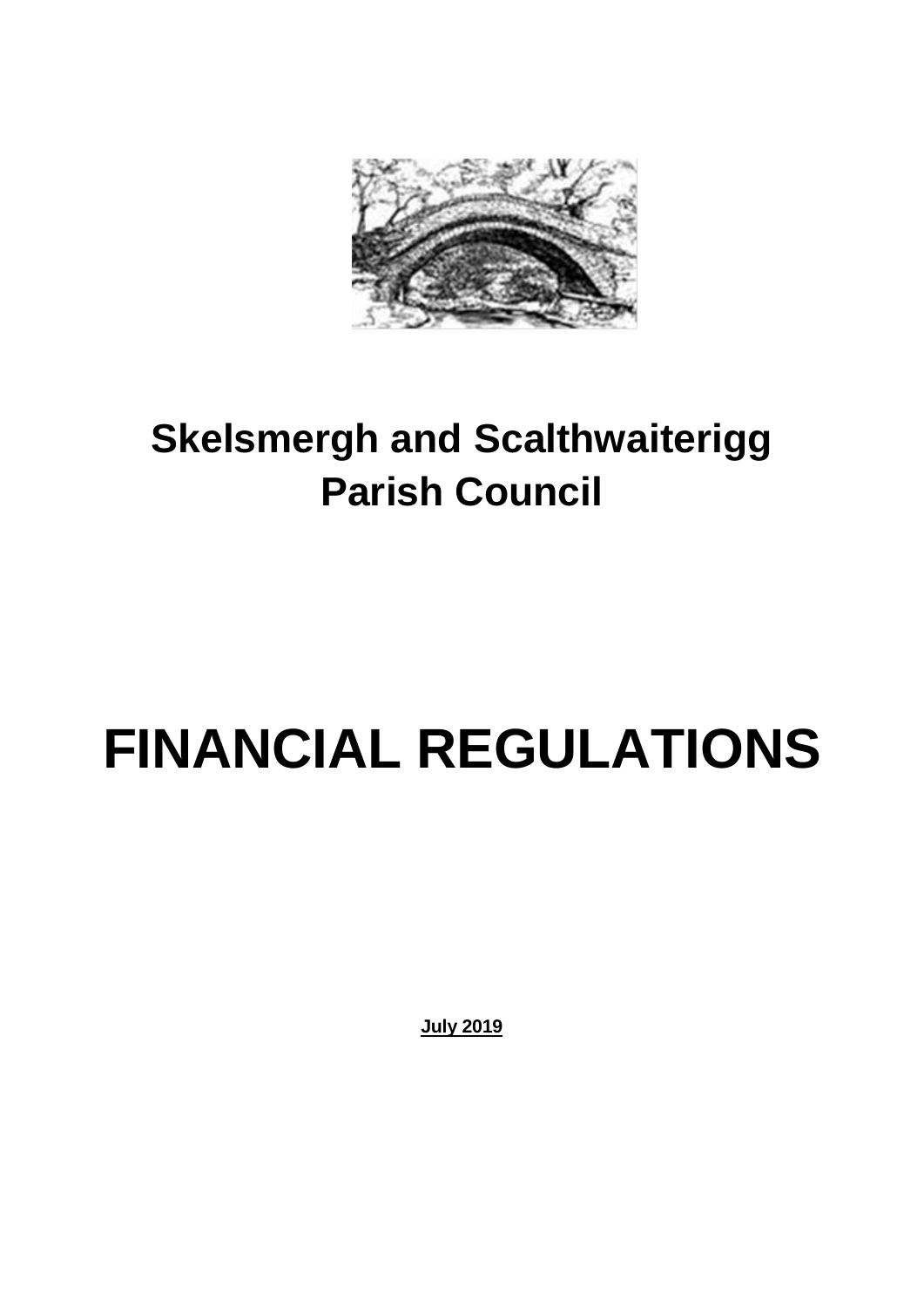These Financial Regulations were adopted by the Council at its Meeting held on 19 July 2019.

### **INDEX**

| 1 <sub>1</sub>  |                                                                      |
|-----------------|----------------------------------------------------------------------|
| 2.              |                                                                      |
| 3.              |                                                                      |
| 4.              |                                                                      |
| 5.              |                                                                      |
| 6.              |                                                                      |
| 7 <sub>1</sub>  |                                                                      |
| 8.              |                                                                      |
| 9.              |                                                                      |
| 10 <sub>1</sub> |                                                                      |
| 11.             |                                                                      |
| 12.             | [PAYMENTS UNDER CONTRACTS FOR BUILDING OR OTHER CONSTRUCTION WORKS18 |
| 13.             |                                                                      |
| 14.             |                                                                      |
| 15.             |                                                                      |
| 16.             |                                                                      |
| 17 <sub>1</sub> |                                                                      |
| 18.             |                                                                      |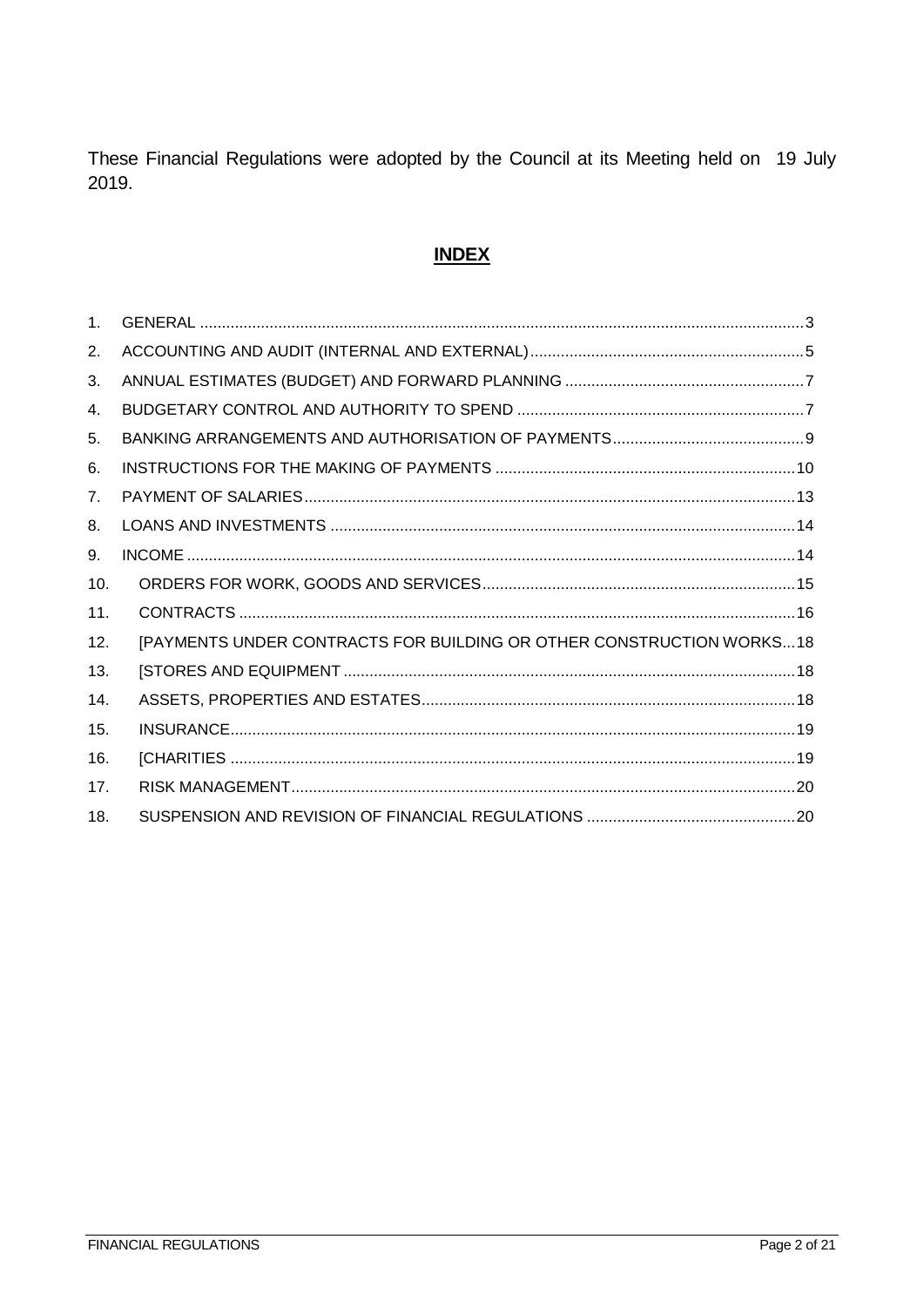#### <span id="page-2-0"></span>**1. GENERAL**

- 1.1. These financial regulations govern the conduct of financial management by the council and may only be amended or varied by resolution of the council. Financial regulations are one of the council's three governing policy documents providing procedural guidance for members and officers. Financial regulations must be observed in conjunction with the council's standing orders<sup>1</sup> and any individual financial regulations relating to contracts.
- 1.2. The council is responsible in law for ensuring that its financial management is adequate and effective and that the council has a sound system of internal control which facilitates the effective exercise of the council's functions, including arrangements for the management of risk.
- 1.3. The council's accounting control systems must include measures:
	- for the timely production of accounts;
	- that provide for the safe and efficient safeguarding of public money;
	- to prevent and detect inaccuracy and fraud; and
	- identifying the duties of officers.
- 1.4. These financial regulations demonstrate how the council meets these responsibilities and requirements.
- 1.5. At least once a year, prior to approving the Annual Governance Statement, the council must review the effectiveness of its system of internal control which shall be in accordance with proper practices.
- 1.6. Deliberate or wilful breach of these Regulations by an employee may give rise to disciplinary proceedings.
- 1.7. Members of Council are expected to follow the instructions within these Regulations and not to entice employees to breach them. Failure to follow instructions within these Regulations brings the office of councillor into disrepute.
- 1.8. The Responsible Financial Officer (RFO) holds a statutory office to be appointed by the council. [The Clerk has been appointed as RFO for this council and these regulations will apply accordingly.]
- 1.9. The RFO;

1

acts under the policy direction of the council;

<sup>1</sup> Model standing orders for councils are available in Local Councils Explained © 2013 National Association of Local Councils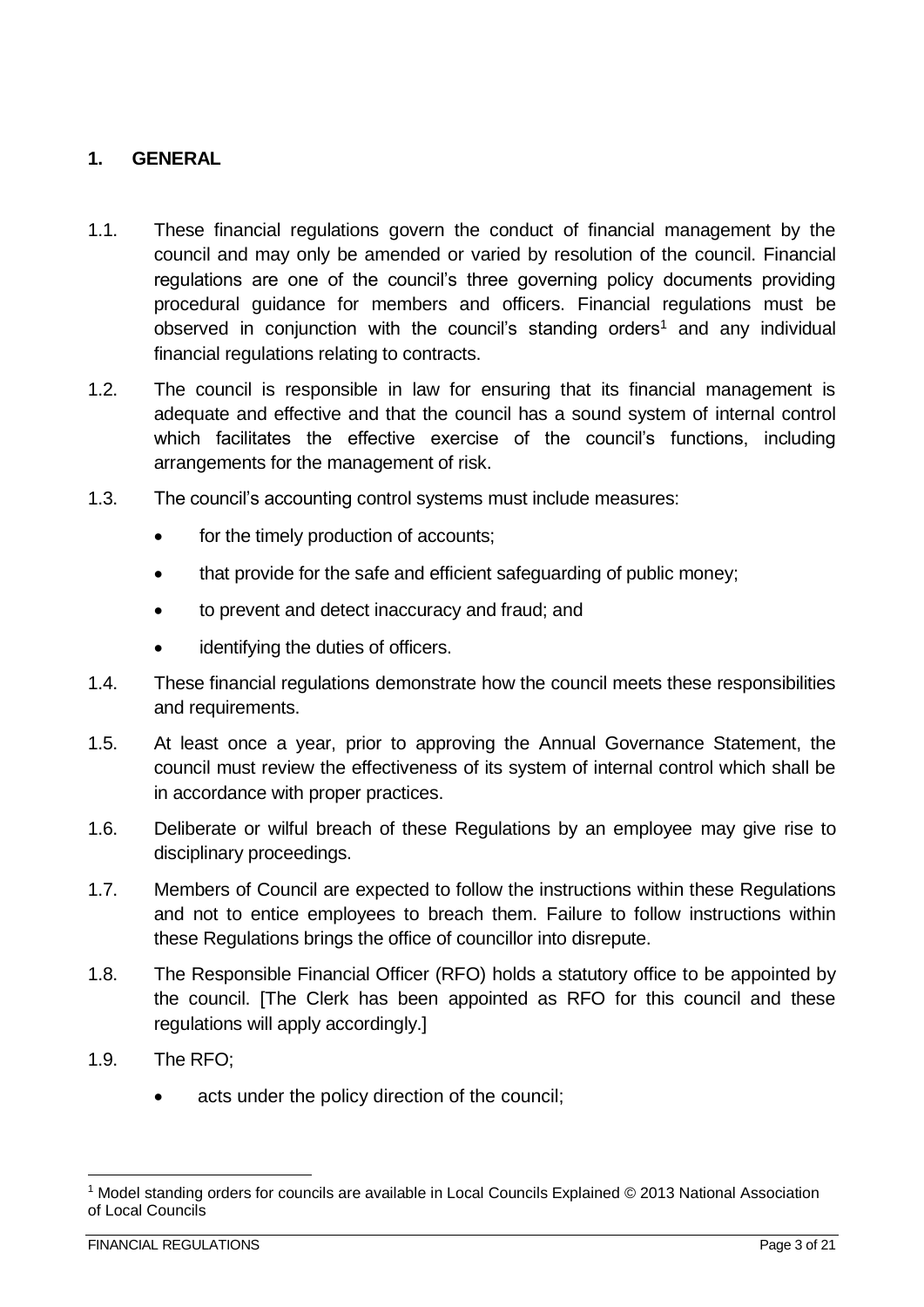- administers the council's financial affairs in accordance with all Acts, Regulations and proper practices;
- determines on behalf of the council its accounting records and accounting control systems;
- ensures the accounting control systems are observed;
- maintains the accounting records of the council up to date in accordance with proper practices;
- assists the council to secure economy, efficiency and effectiveness in the use of its resources; and
- produces financial management information as required by the council.
- 1.10. The accounting records determined by the RFO shall be sufficient to show and explain the council's transactions and to enable the RFO to ensure that any income and expenditure account and statement of balances, or record of receipts and payments and additional information, as the case may be, or management information prepared for the council from time to time comply with the Accounts and Audit Regulations.
- 1.11. The accounting records determined by the RFO shall in particular contain:
	- entries from day to day of all sums of money received and expended by the council and the matters to which the income and expenditure or receipts and payments account relate;
	- a record of the assets and liabilities of the council; and
	- wherever relevant, a record of the council's income and expenditure in relation to claims made, or to be made, for any contribution, grant or subsidy.
- 1.12. The accounting control systems determined by the RFO shall include:
	- procedures to ensure that the financial transactions of the council are recorded as soon as reasonably practicable and as accurately and reasonably as possible;
	- procedures to enable the prevention and detection of inaccuracies and fraud and the ability to reconstruct any lost records;
	- identification of the duties of officers dealing with financial transactions and division of responsibilities of those officers in relation to significant transactions;
	- procedures to ensure that uncollectable amounts, including any bad debts are not submitted to the council for approval to be written off except with the approval of the RFO and that the approvals are shown in the accounting records; and
	- measures to ensure that risk is properly managed.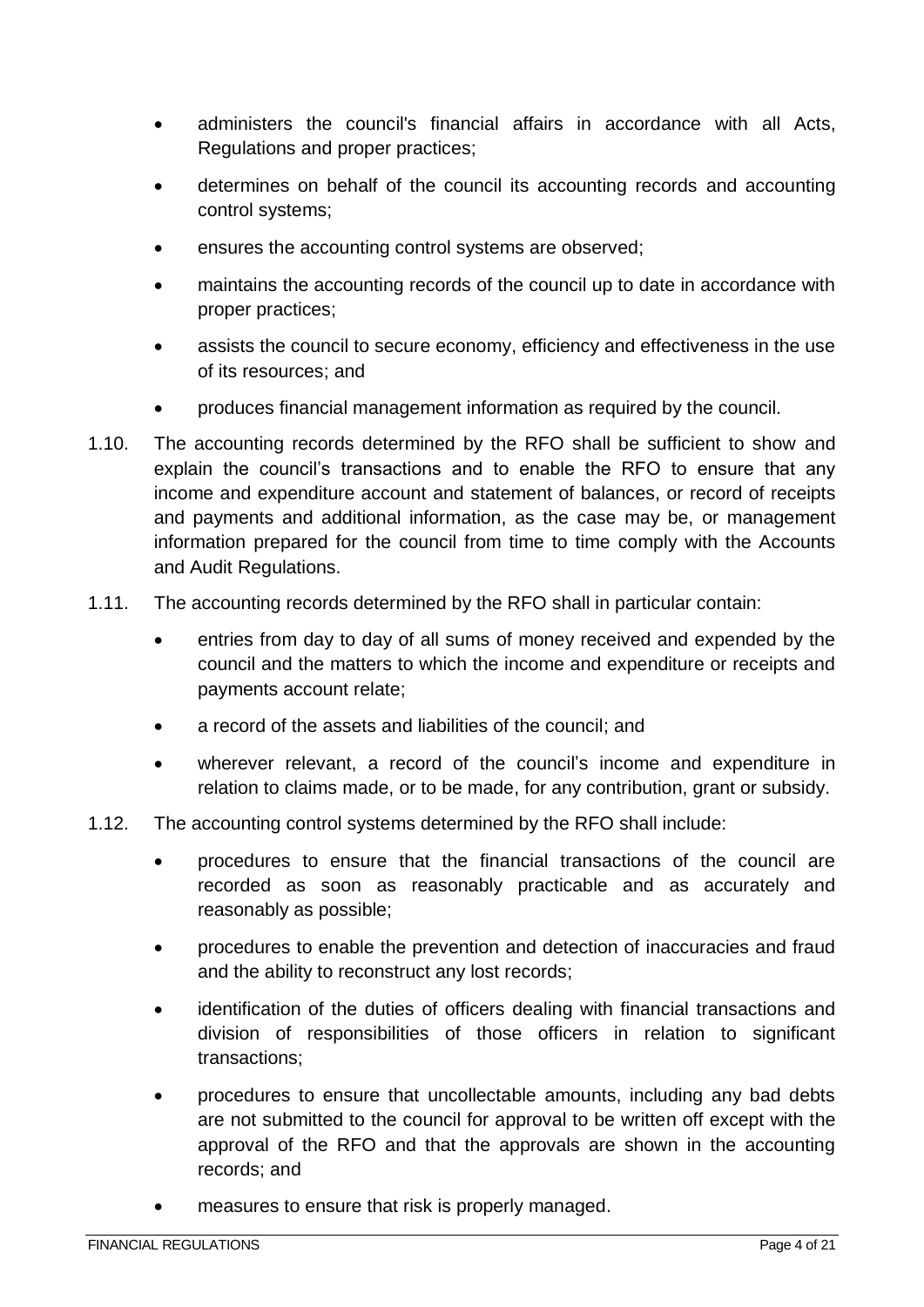- 1.13. The council is not empowered by these Regulations or otherwise to delegate certain specified decisions. In particular any decision regarding:
	- setting the final budget or the precept (council tax requirement);
	- approving accounting statements;
	- approving an annual governance statement;
	- borrowing;
	- writing off bad debts:
	- declaring eligibility for the General Power of Competence; and
	- addressing recommendations in any report from the internal or external auditors,

shall be a matter for the full council only.

- 1.14. In addition the council must:
	- determine and keep under regular review the bank mandate for all council bank accounts;
	- approve any grant or a single commitment in excess of [£5,000]; and
	- in respect of the annual salary for any employee have regard to recommendations about annual salaries of employees made by the relevant committee in accordance with its terms of reference.
- 1.15. In these financial regulations, references to the Accounts and Audit Regulations or 'the regulations' shall mean the regulations issued under the provisions of section 27 of the Audit Commission Act 1998, or any superseding legislation, and then in force unless otherwise specified.

In these financial regulations the term 'proper practice' or 'proper practices' shall refer to guidance issued in *Governance and Accountability for Local Councils - a Practitioners' Guide (England)* issued by the Joint Practitioners Advisory Group (JPAG), available from the websites of NALC and the Society for Local Council Clerks (SLCC).

#### <span id="page-4-0"></span>**2. ACCOUNTING AND AUDIT (INTERNAL AND EXTERNAL)**

2.1. All accounting procedures and financial records of the council shall be determined by the RFO in accordance with the Accounts and Audit Regulations, appropriate guidance and proper practices.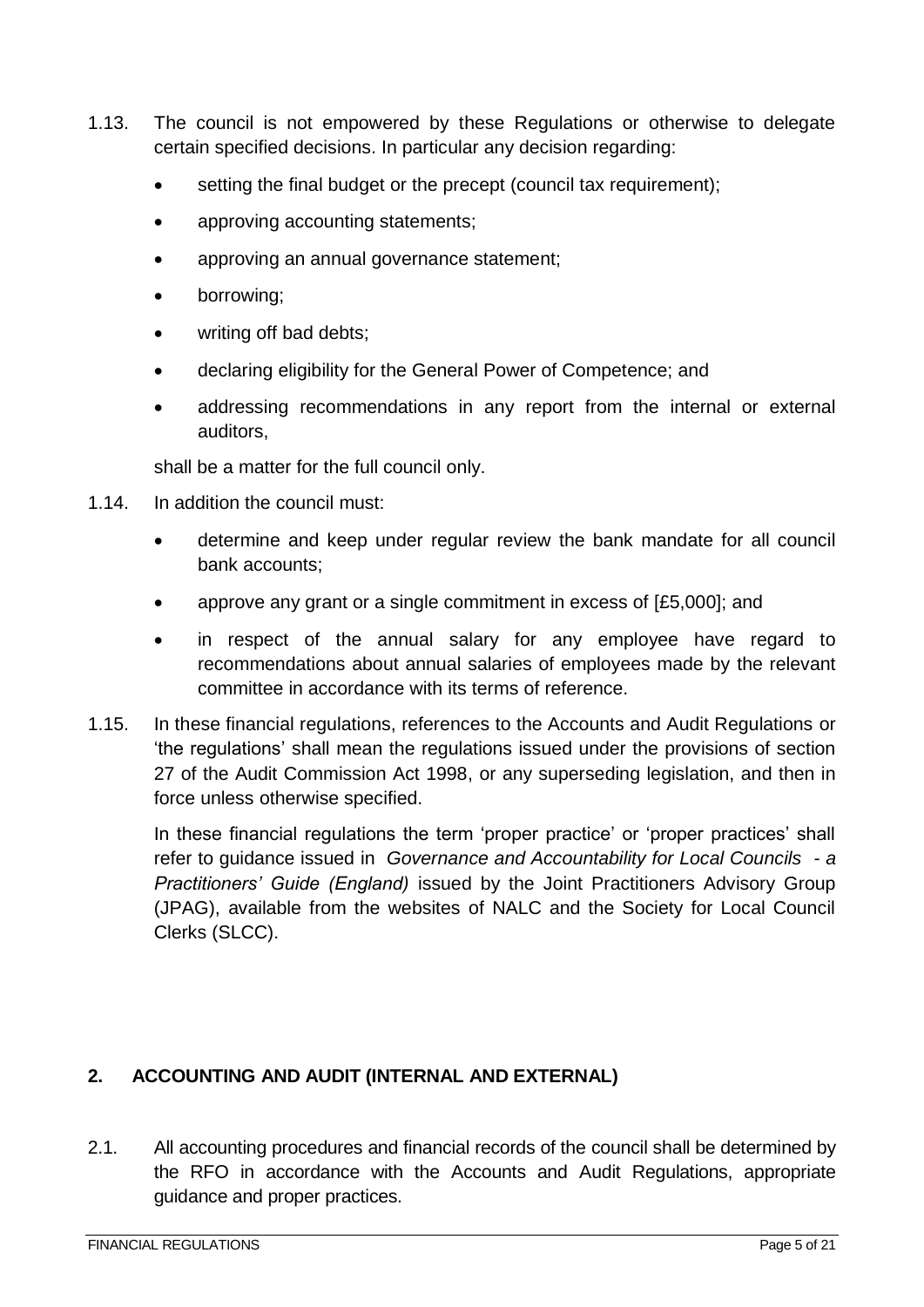- 2.2. On a regular basis, at least once in each quarter, and at each financial year end, a member other than the Chairman [or a cheque signatory] shall be appointed to verify bank reconciliations (for all accounts) produced by the RFO. The member shall sign the reconciliations and the original bank statements (or similar document) as evidence of verification. This activity shall on conclusion be reported, including any exceptions, to and noted by the council [Finance Committee].
- 2.3. The RFO shall complete the annual statement of accounts, annual report, and any related documents of the council contained in the Annual Return (as specified in proper practices) as soon as practicable after the end of the financial year and having certified the accounts shall submit them and report thereon to the council within the timescales set by the Accounts and Audit Regulations.
- 2.4. The council shall ensure that there is an adequate and effective system of internal audit of its accounting records, and of its system of internal control in accordance with proper practices. Any officer or member of the council shall make available such documents and records as appear to the council to be necessary for the purpose of the audit and shall, as directed by the council, supply the RFO, internal auditor, or external auditor with such information and explanation as the council considers necessary for that purpose.
- 2.5. The internal auditor shall be appointed by and shall carry out the work in relation to internal controls required by the council in accordance with proper practices.
- 2.6. The internal auditor shall:
	- be competent and independent of the financial operations of the council;
	- report to council in writing, or in person, on a regular basis with a minimum of one annual written report during each financial year;
	- to demonstrate competence, objectivity and independence, be free from any actual or perceived conflicts of interest, including those arising from family relationships; and
	- have no involvement in the financial decision making, management or control of the council.
- 2.7. Internal or external auditors may not under any circumstances:
	- perform any operational duties for the council;
	- initiate or approve accounting transactions; or
	- direct the activities of any council employee, except to the extent that such employees have been appropriately assigned to assist the internal auditor.
- 2.8. For the avoidance of doubt, in relation to internal audit the terms 'independent' and 'independence' shall have the same meaning as is described in proper practices.
- 2.9. The RFO shall make arrangements for the exercise of electors' rights in relation to the accounts including the opportunity to inspect the accounts, books, and vouchers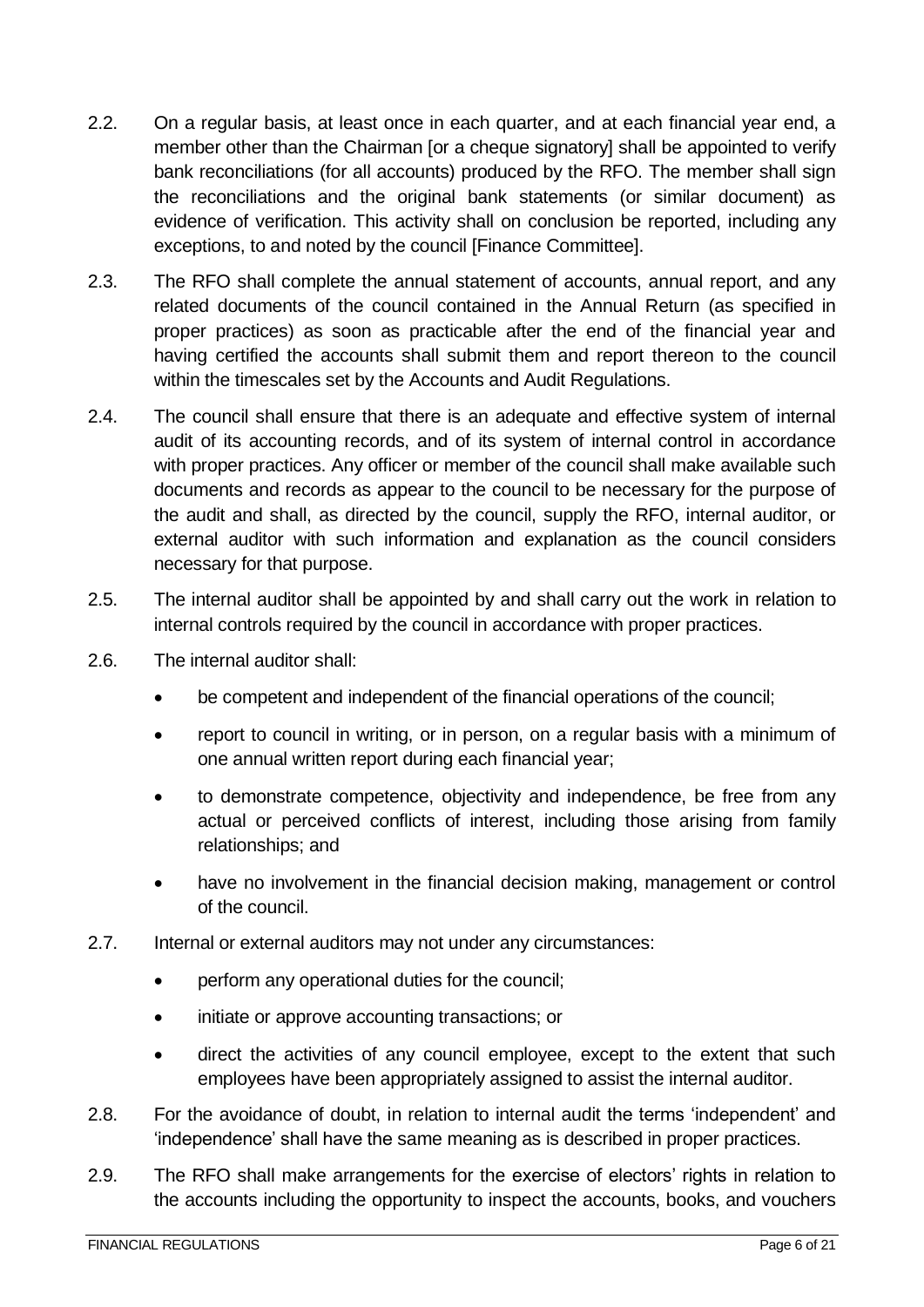and display or publish any notices and statements of account required by Audit Commission Act 1998, or any superseding legislation, and the Accounts and Audit Regulations.

2.10. The RFO shall, without undue delay, bring to the attention of all councillors any correspondence or report from internal or external auditors.

#### <span id="page-6-0"></span>**3. ANNUAL ESTIMATES (BUDGET) AND FORWARD PLANNING**

- 3.1. [Each committee (if any) shall review its three year forecast of revenue and capital receipts and payments. Having regard to the forecast, it shall thereafter formulate and submit proposals for the following financial year to the council not later than the end of [November] each year including any proposals for revising the forecast].
- 3.2. The RFO must each year, by no later than [month], prepare detailed estimates of all receipts and payments including the use of reserves and all sources of funding for the following financial year in the form of a budget to be considered by the [relevant committee and the] council.
- 3.3. The council shall consider annual budget proposals in relation to the council's three year forecast of revenue and capital receipts and payments including recommendations for the use of reserves and sources of funding and update the forecast accordingly.
- 3.4. The council shall fix the precept (council tax requirement), and relevant basic amount of council tax to be levied for the ensuing financial year not later than by the end of January each year. The RFO shall issue the precept to the billing authority and shall supply each member with a copy of the approved annual budget.
- 3.5. The approved annual budget shall form the basis of financial control for the ensuing year.

#### <span id="page-6-1"></span>**4. BUDGETARY CONTROL AND AUTHORITY TO SPEND**

- 4.1. Expenditure on revenue items may be authorised up to the amounts included for that class of expenditure in the approved budget. This authority is to be determined by:
	- the council for all items over [£5,000];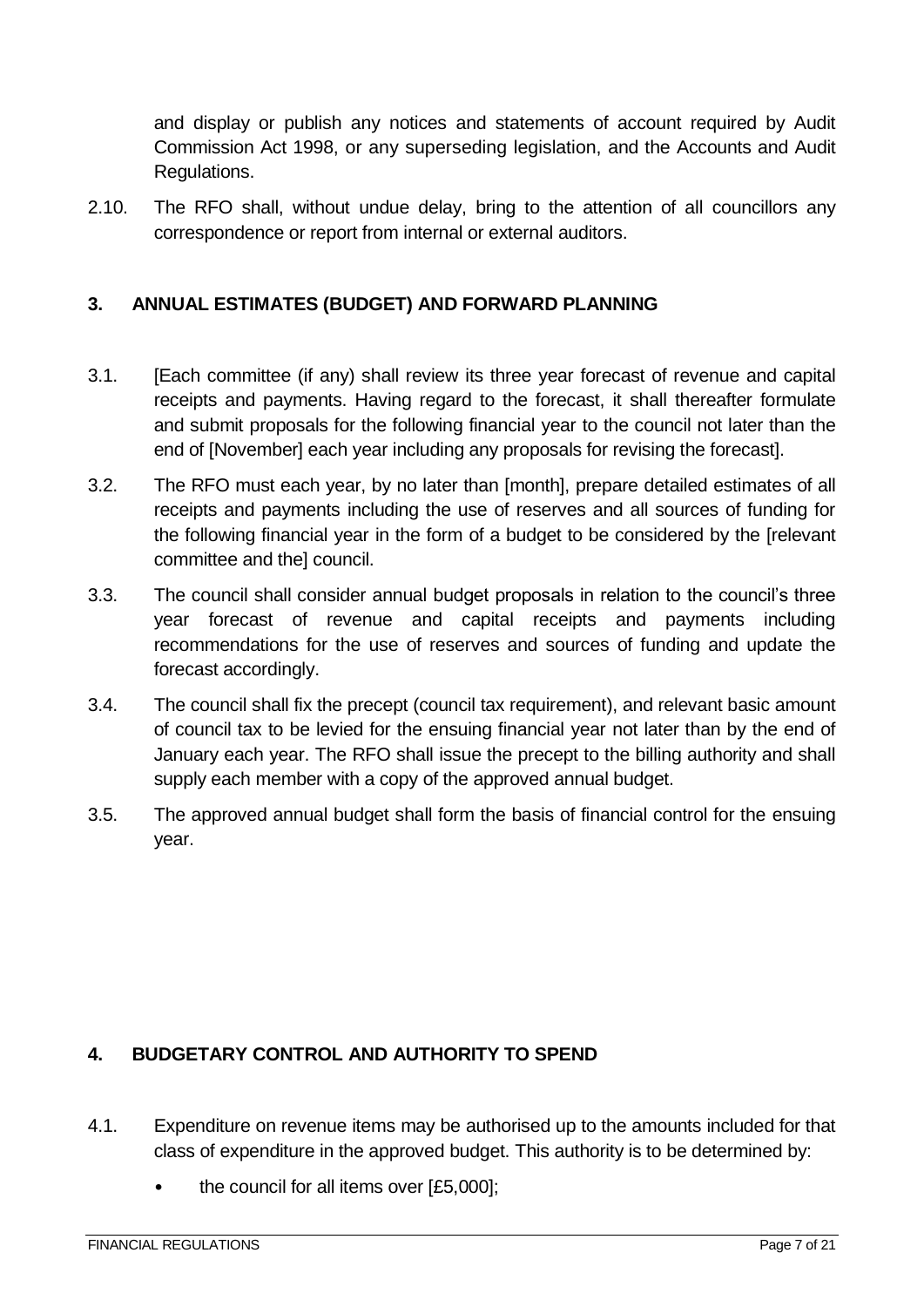- a duly delegated committee of the council for items over [£500]; or
- the Clerk, in conjunction with Chairman of Council or Chairman of the appropriate committee, for any items below [£500].

Such authority is to be evidenced by a minute or by an authorisation slip duly signed by the Clerk, and where necessary also by the appropriate Chairman.

Contracts may not be disaggregated to avoid controls imposed by these regulations.

- 4.2. No expenditure may be authorised that will exceed the amount provided in the revenue budget for that class of expenditure other than by resolution of the council, or duly delegated committee. During the budget year and with the approval of council having considered fully the implications for public services, unspent and available amounts may be moved to other budget headings or to an earmarked reserve as appropriate ('virement').
- 4.3. Unspent provisions in the revenue or capital budgets for completed projects shall not be carried forward to a subsequent year.
- 4.4. The salary budgets are to be reviewed at least annually in [October] for the following financial year and such review shall be evidenced by a hard copy schedule signed by the Clerk and the Chairman of Council or relevant committee. The RFO will inform committees of any changes impacting on their budget requirement for the coming year in good time.
- 4.5. In cases of extreme risk to the delivery of council services, the clerk may authorise revenue expenditure on behalf of the council which in the clerk's judgement it is necessary to carry out. Such expenditure includes repair, replacement or other work, whether or not there is any budgetary provision for the expenditure, subject to a limit of [£500]. The Clerk shall report such action to the chairman as soon as possible and to the council as soon as practicable thereafter.
- 4.6. No expenditure shall be authorised in relation to any capital project and no contract entered into or tender accepted involving capital expenditure unless the council is satisfied that the necessary funds are available and the requisite borrowing approval has been obtained.
- 4.7. All capital works shall be administered in accordance with the council's standing orders and financial regulations relating to contracts.
- 4.8. The RFO shall regularly provide the council with a statement of receipts and payments to date under each head of the budgets, comparing actual expenditure to the appropriate date against that planned as shown in the budget. These statements are to be prepared at least at the end of each financial quarter and shall show explanations of material variances. For this purpose "material" shall be in excess of [£100] or [15%] of the budget.
- 4.9. Changes in earmarked reserves shall be approved by council as part of the budgetary control process.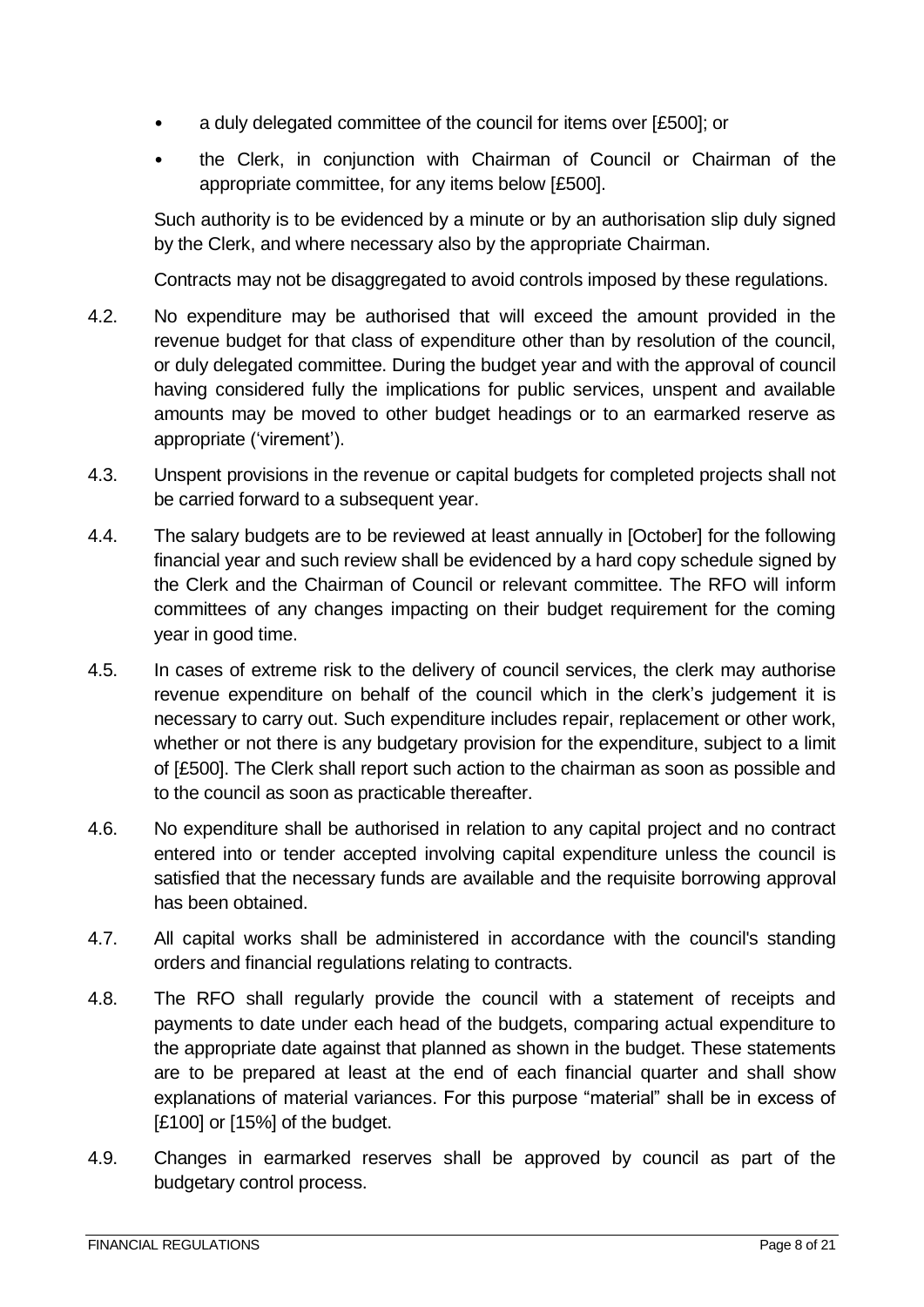#### <span id="page-8-0"></span>**5. BANKING ARRANGEMENTS AND AUTHORISATION OF PAYMENTS**

- 5.1. The council's banking arrangements, including the bank mandate, shall be made by the RFO and approved by the council; banking arrangements may not be delegated to a committee. They shall be regularly reviewed for safety and efficiency. [The council shall seek credit references in respect of members or employees who act as signatories.]
- 5.2. The RFO shall prepare a schedule of payments requiring authorisation, forming part of the Agenda for the Meeting and, together with the relevant invoices, present the schedule to council [or finance committee]. The council / committee shall review the schedule for compliance and, having satisfied itself shall authorise payment by a resolution of the council [or finance committee]. The approved schedule shall be ruled off and initialled by the Chairman of the Meeting. A detailed list of all payments shall be disclosed within or as an attachment to the minutes of the meeting at which payment was authorised. Personal payments (including salaries, wages, expenses and any payment made in relation to the termination of a contract of employment) may be summarised to remove public access to any personal information.
- 5.3. All invoices for payment shall be examined, verified and certified by the RFO to confirm that the work, goods or services to which each invoice relates has been received, carried out, examined and represents expenditure previously approved by the council.
- 5.4. The RFO shall examine invoices for arithmetical accuracy and analyse them to the appropriate expenditure heading. The RFO shall take all steps to pay all invoices submitted, and which are in order, at the next available council [or Finance Committee] meeting.
- 5.5. The Clerk and RFO shall have delegated authority to authorise the payment of items only in the following circumstances:
	- a) If a payment is necessary to avoid a charge to interest under the Late Payment of Commercial Debts (Interest) Act 1998, and the due date for payment is before the next scheduled Meeting of council, where the Clerk and RFO certify that there is no dispute or other reason to delay payment, provided that a list of such payments shall be submitted to the next appropriate meeting of council [or finance committee];
	- b) An expenditure item authorised under 5.6 below (continuing contracts and obligations) provided that a list of such payments shall be submitted to the next appropriate meeting of council [or finance committee]; or
	- c) fund transfers within the councils banking arrangements up to the sum of [£10,000], provided that a list of such payments shall be submitted to the next appropriate meeting of council [or finance committee].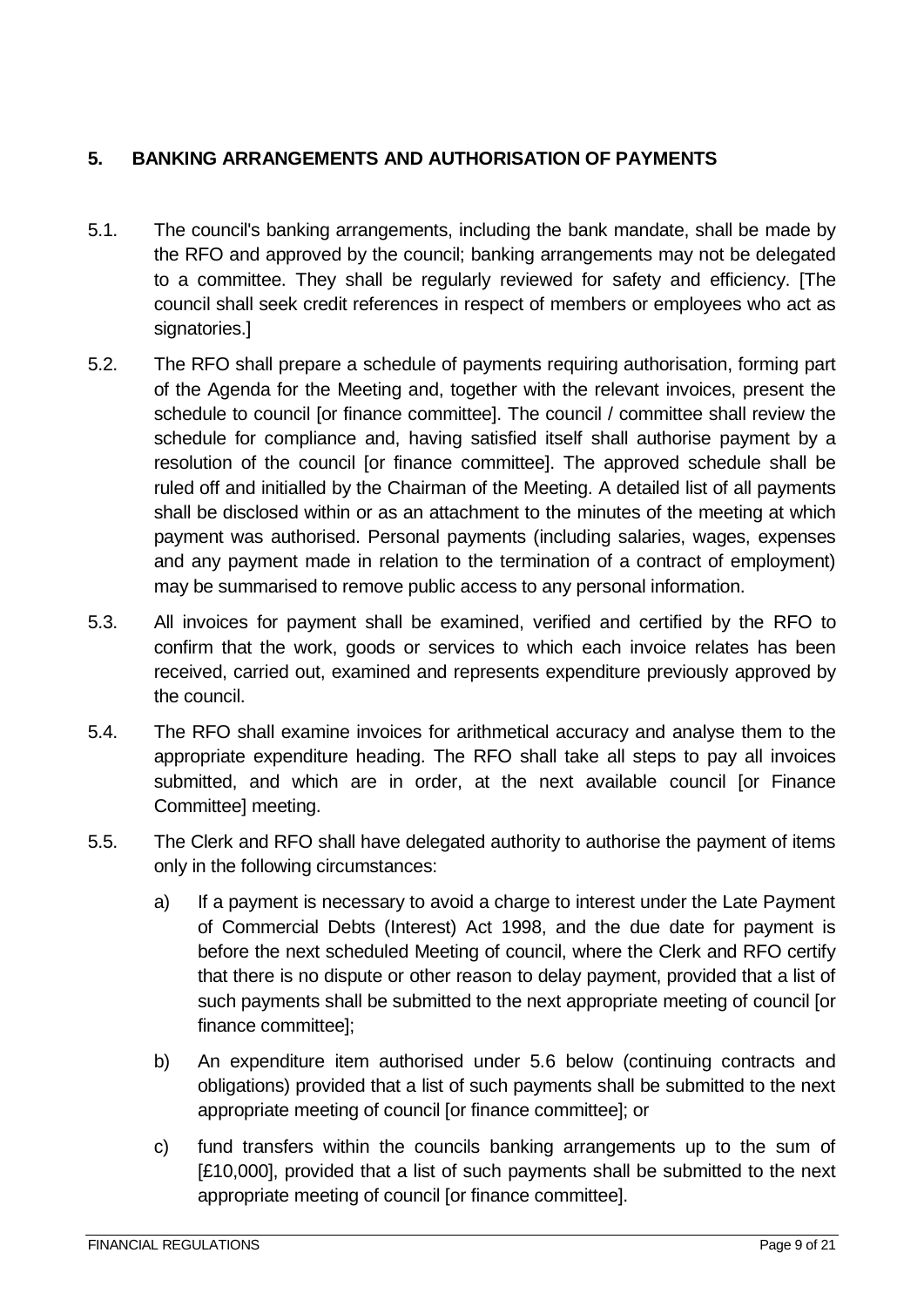- 5.6. For each financial year the Clerk and RFO shall draw up a list of due payments which arise on a regular basis as the result of a continuing contract, statutory duty, or obligation (such as but not exclusively) Salaries, PAYE and NI, Superannuation Fund and regular maintenance contracts and the like for which council [,or a duly authorised committee,] may authorise payment for the year provided that the requirements of regulation 4.1 (Budgetary Controls) are adhered to, provided also that a list of such payments shall be submitted to the next appropriate meeting of council [or Finance Committee].
- 5.7. A record of regular payments made under 5.6 above shall be drawn up and be signed by two members on each and every occasion when payment is authorised thus controlling the risk of duplicated payments being authorised and / or made.
- 5.8. In respect of grants a duly authorised committee shall approve expenditure within any limits set by council and in accordance with any policy statement approved by council. Any Revenue or Capital Grant in excess of £5,000 shall before payment, be subject to ratification by resolution of the council.
- 5.9. Members are subject to the Code of Conduct that has been adopted by the council and shall comply with the Code and Standing Orders when a decision to authorise or instruct payment is made in respect of a matter in which they have a disclosable pecuniary or other interest, unless a dispensation has been granted.
- 5.10. The council will aim to rotate the duties of members in these Regulations so that onerous duties are shared out as evenly as possible over time.
- 5.11. Any changes in the recorded details of suppliers, such as bank account records, shall be approved in writing by a Member.

#### <span id="page-9-0"></span>**6. INSTRUCTIONS FOR THE MAKING OF PAYMENTS**

- 6.1. The council will make safe and efficient arrangements for the making of its payments.
- 6.2. Following authorisation under Financial Regulation 5 above, the council, a duly delegated committee or, if so delegated, the Clerk or RFO shall give instruction that a payment shall be made.
- 6.3. All payments shall be effected by cheque or other instructions to the council's bankers, or otherwise, in accordance with a resolution of council [or duly delegated committee].
- 6.4. Cheques or orders for payment drawn on the bank account in accordance with the schedule as presented to council or committee shall be signed by [one] two member[s] of council [,and countersigned by the Clerk,] in accordance with a resolution instructing that payment. A member who is a bank signatory, having a connection by virtue of family or business relationships with the beneficiary of a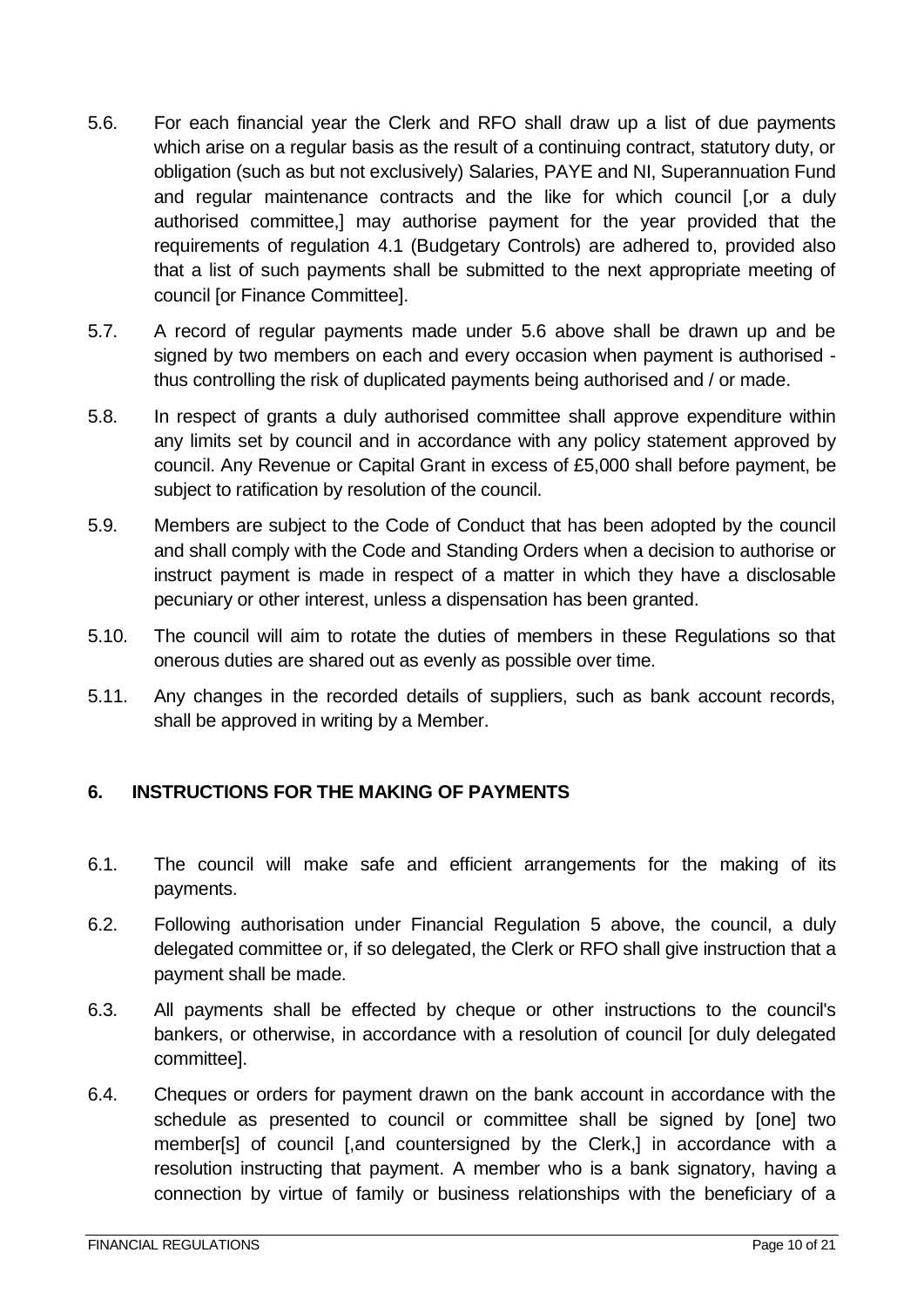payment, should not, under normal circumstances, be a signatory to the payment in question.

- 6.5. To indicate agreement of the details shown on the cheque or order for payment with the counterfoil and the invoice or similar documentation, the signatories shall each also initial the cheque counterfoil.
- 6.6. Cheques or orders for payment shall not normally be presented for signature other than at a council or committee meeting (including immediately before or after such a meeting). Any signatures obtained away from such meetings shall be reported to the council [or Finance Committee] at the next convenient meeting.
- 6.7. If thought appropriate by the council, payment for utility supplies (energy, telephone and water) and any National Non-Domestic Rates may be made by variable direct debit provided that the instructions are signed by two members and any payments are reported to council as made. The approval of the use of a variable direct debit shall be renewed by resolution of the council at least every two years.
- 6.8. If thought appropriate by the council, payment for certain items (principally salaries) may be made by banker's standing order provided that the instructions are signed, or otherwise evidenced by two members are retained and any payments are reported to council as made. The approval of the use of a banker's standing order shall be renewed by resolution of the council at least every two years.
- 6.9. If thought appropriate by the council, payment for certain items may be made by BACS or CHAPS methods provided that the instructions for each payment are signed, or otherwise evidenced, by two authorised bank signatories, are retained and any payments are reported to council as made. The approval of the use of BACS or CHAPS shall be renewed by resolution of the council at least every two years.
- 6.10. If thought appropriate by the council payment for certain items may be made by internet banking transfer provided evidence is retained showing which members approved the payment.
- 6.11. Where a computer requires use of a personal identification number (PIN) or other password(s), for access to the council's records on that computer, a note shall be made of the PIN and Passwords and shall be handed to and retained by the Chairman of Council in a sealed dated envelope. This envelope may not be opened other than in the presence of two other councillors. After the envelope has been opened, in any circumstances, the PIN and / or passwords shall be changed as soon as practicable. The fact that the sealed envelope has been opened, in whatever circumstances, shall be reported to all members immediately and formally to the next available meeting of the council. This will not be required for a member's personal computer used only for remote authorisation of bank payments.
- 6.12. No employee or councillor shall disclose any PIN or password, relevant to the working of the council or its bank accounts, to any person not authorised in writing by the council or a duly delegated committee.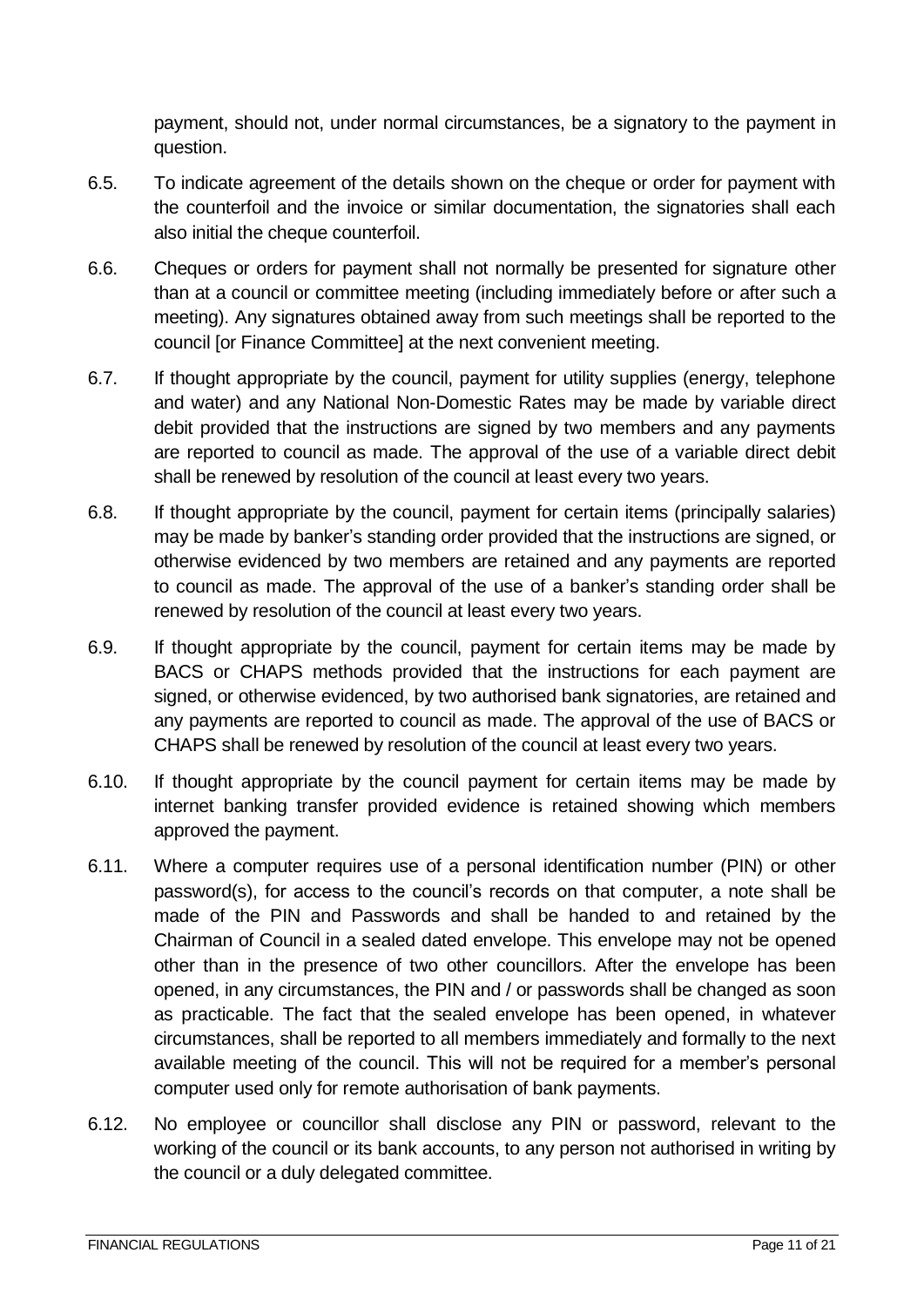- 6.13. Regular back-up copies of the records on any computer shall be made and shall be stored securely away from the computer in question, and preferably off site.
- 6.14. The council, and any members using computers for the council's financial business, shall ensure that anti-virus, anti-spyware and firewall software with automatic updates, together with a high level of security, is used.
- 6.15. Where internet banking arrangements are made with any bank, the Clerk [RFO] shall be appointed as the Service Administrator. The bank mandate approved by the council shall identify a number of councillors who will be authorised to approve transactions on those accounts. The bank mandate will state clearly the amounts of payments that can be instructed by the use of the Service Administrator alone, or by the Service Administrator with a stated number of approvals.
- 6.16. Access to any internet banking accounts will be directly to the access page (which may be saved under "favourites"), and not through a search engine or e-mail link. Remembered or saved passwords facilities must not be used on any computer used for council banking work. Breach of this Regulation will be treated as a very serious matter under these regulations.
- 6.17. Changes to account details for suppliers, which are used for internet banking may only be changed on written hard copy notification by the supplier and supported by hard copy authority for change signed by [two of] the Clerk [the RFO][a member]. A programme of regular checks of standing data with suppliers will be followed.
- 6.18. Any Debit Card issued for use will be specifically restricted to the Clerk [and the RFO] and will also be restricted to a single transaction maximum value of [£500] unless authorised by council or finance committee in writing before any order is placed.
- 6.19. A pre-paid debit card may be issued to employees with varying limits. These limits will be set by the council [Finance Committee]. Transactions and purchases made will be reported to the [council] [relevant committee] and authority for topping-up shall be at the discretion of the [council] [relevant committee].
- 6.20. Any corporate credit card or trade card account opened by the council will be specifically restricted to use by the Clerk [and RFO] and shall be subject to automatic payment in full at each month-end. Personal credit or debit cards of members or staff shall not be used under any circumstances.
- 6.21. The council will not maintain any form of cash float. All cash received must be banked intact. Any payments made in cash by the Clerk [or RFO] (for example for postage or minor stationery items) shall be refunded on a regular basis, at least quarterly.

*OR* 

6.22. [The RFO may provide petty cash to officers for the purpose of defraying operational and other expenses. Vouchers for payments made shall be forwarded to the RFO with a claim for reimbursement.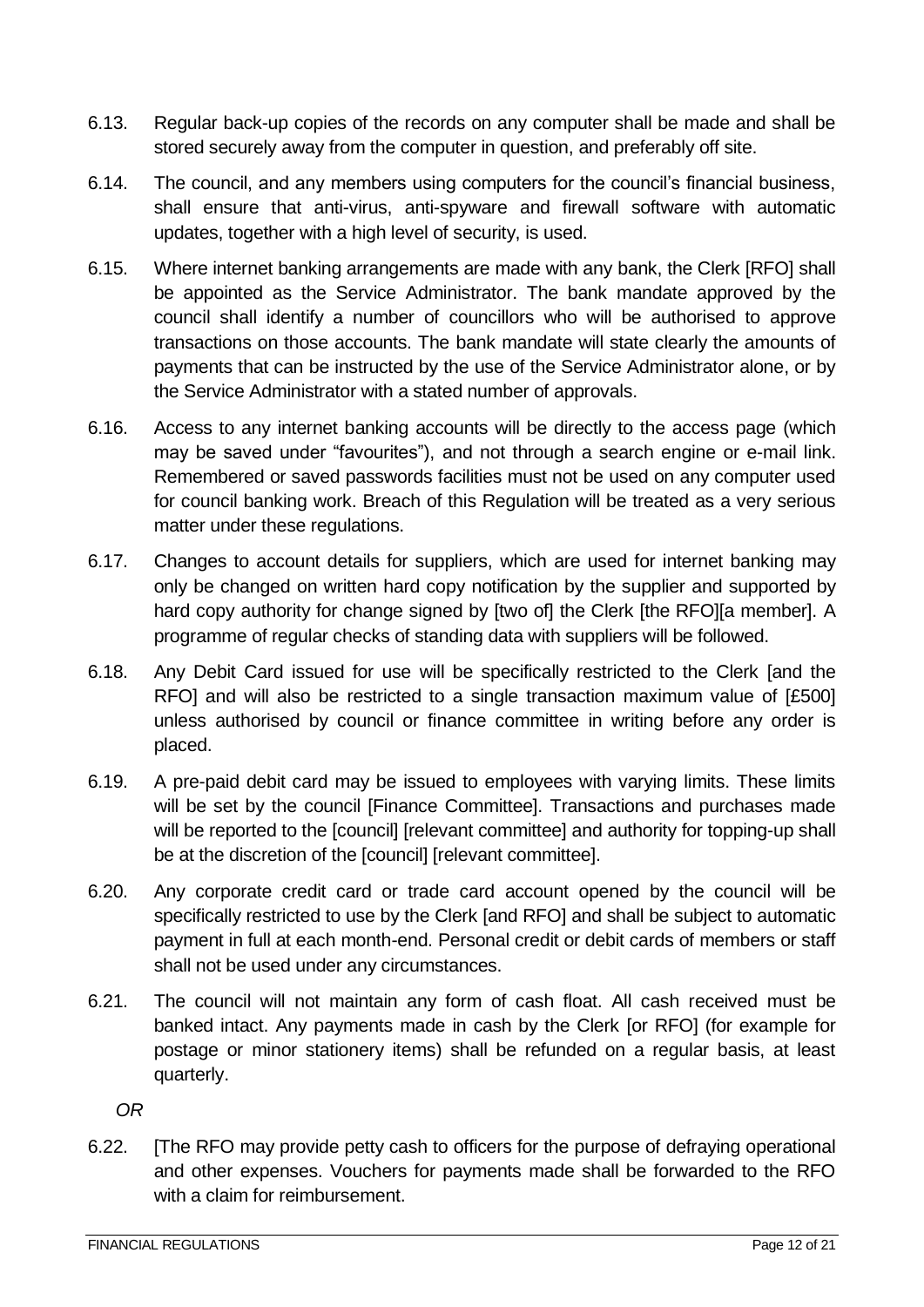- a) The RFO shall maintain a petty cash float of [£250] for the purpose of defraying operational and other expenses. Vouchers for payments made from petty cash shall be kept to substantiate the payment.
- b) Income received must not be paid into the petty cash float but must be separately banked, as provided elsewhere in these regulations.
- c) Payments to maintain the petty cash float shall be shown separately on the schedule of payments presented to council under 5.2 above.]

#### <span id="page-12-0"></span>**7. PAYMENT OF SALARIES**

- 7.1. As an employer, the council shall make arrangements to meet fully the statutory requirements placed on all employers by PAYE and National Insurance legislation. The payment of all salaries shall be made in accordance with payroll records and the rules of PAYE and National Insurance currently operating, and salary rates shall be as agreed by council, or duly delegated committee.
- 7.2. Payment of salaries and payment of deductions from salary such as may be required to be made for tax, national insurance and pension contributions, or similar statutory or discretionary deductions must be made in accordance with the payroll records and on the appropriate dates stipulated in employment contracts, provided that each payment is reported to the next available council meeting, as set out in these regulations above.
- 7.3. No changes shall be made to any employee's pay, emoluments, or terms and conditions of employment without the prior consent of the [council] [relevant committee].
- 7.4. Each and every payment to employees of net salary and to the appropriate creditor of the statutory and discretionary deductions shall be recorded in a separate confidential record (confidential cash book). This confidential record is not open to inspection or review (under the Freedom of Information Act 2000 or otherwise) other than:
	- a) by any councillor who can demonstrate a need to know;
	- b) by the internal auditor;
	- c) by the external auditor; or
	- d) by any person authorised under Audit Commission Act 1998, or any superseding legislation.
- 7.5. The total of such payments in each calendar month shall be reported with all other payments as made as may be required under these Financial Regulations, to ensure that only payments due for the period have actually been paid.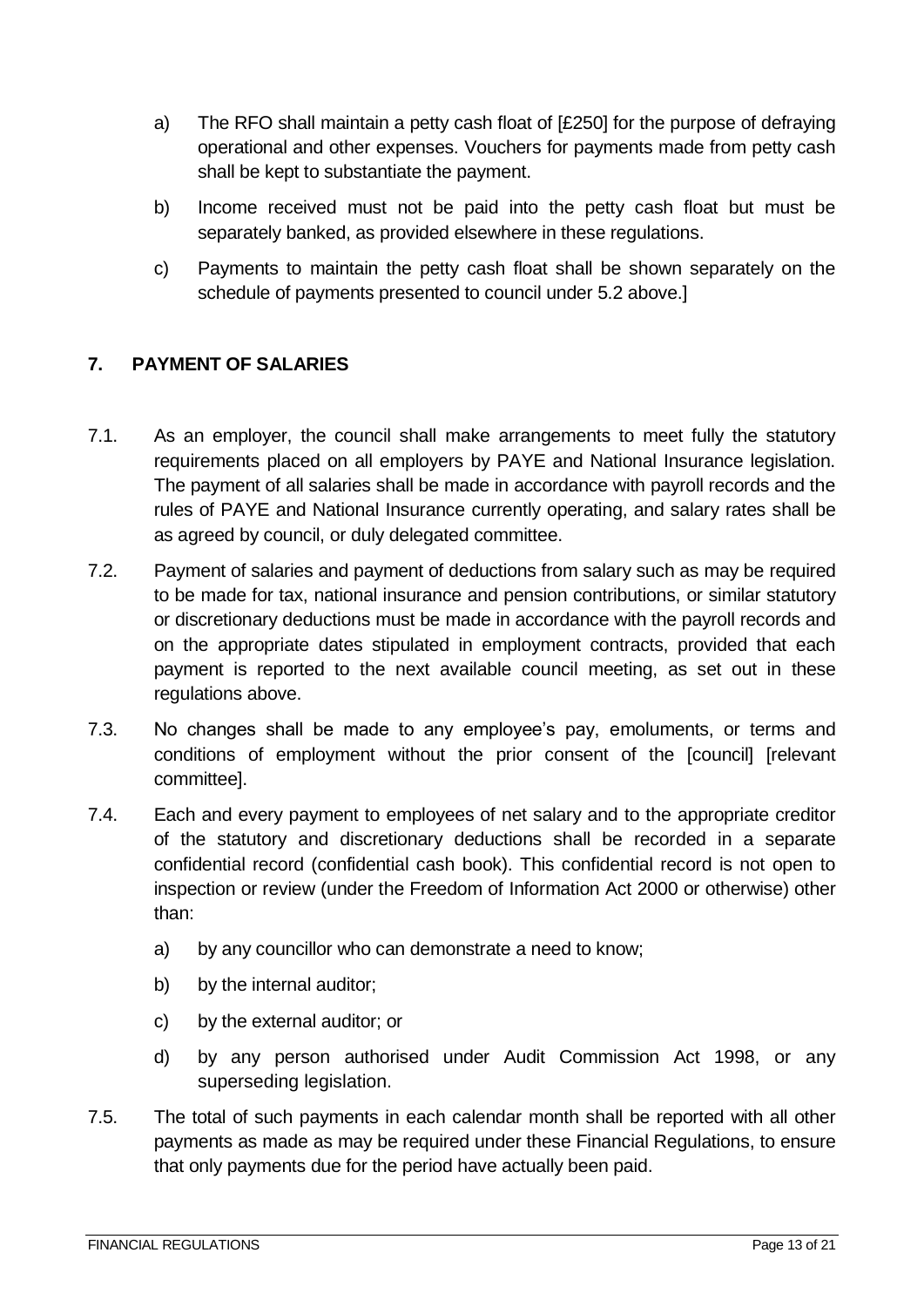- 7.6. An effective system of personal performance management should be maintained for the senior officers.
- 7.7. Any termination payments shall be supported by a clear business case and reported to the council. Termination payments shall only be authorised by council.
- 7.8. Before employing interim staff the council must consider a full business case.

#### <span id="page-13-0"></span>**8. LOANS AND INVESTMENTS**

- 8.1. All borrowings shall be effected in the name of the council, after obtaining any necessary borrowing approval. Any application for borrowing approval shall be approved by Council as to terms and purpose. The application for borrowing approval, and subsequent arrangements for the loan shall only be approved by full council.
- 8.2. Any financial arrangement which does not require formal borrowing approval from the Secretary of State/Welsh Assembly Government (such as Hire Purchase or Leasing of tangible assets) shall be subject to approval by the full council. In each case a report in writing shall be provided to council in respect of value for money for the proposed transaction.
- 8.3. The council will arrange with the council's banks and investment providers for the sending of a copy of each statement of account to the Chairman of the council at the same time as one is issued to the Clerk or RFO.
- 8.4. All loans and investments shall be negotiated in the name of the council and shall be for a set period in accordance with council policy.
- 8.5. The council shall consider the need for an Investment Strategy and Policy which, if drawn up, shall be in accordance with relevant regulations, proper practices and guidance. Any Strategy and Policy shall be reviewed by the council at least annually.
- 8.6. All investments of money under the control of the council shall be in the name of the council.
- 8.7. All investment certificates and other documents relating thereto shall be retained in the custody of the RFO.
- 8.8. Payments in respect of short term or long term investments, including transfers between bank accounts held in the same bank, or branch, shall be made in accordance with Regulation 5 (Authorisation of payments) and Regulation 6 (Instructions for payments).

#### <span id="page-13-1"></span>**9. INCOME**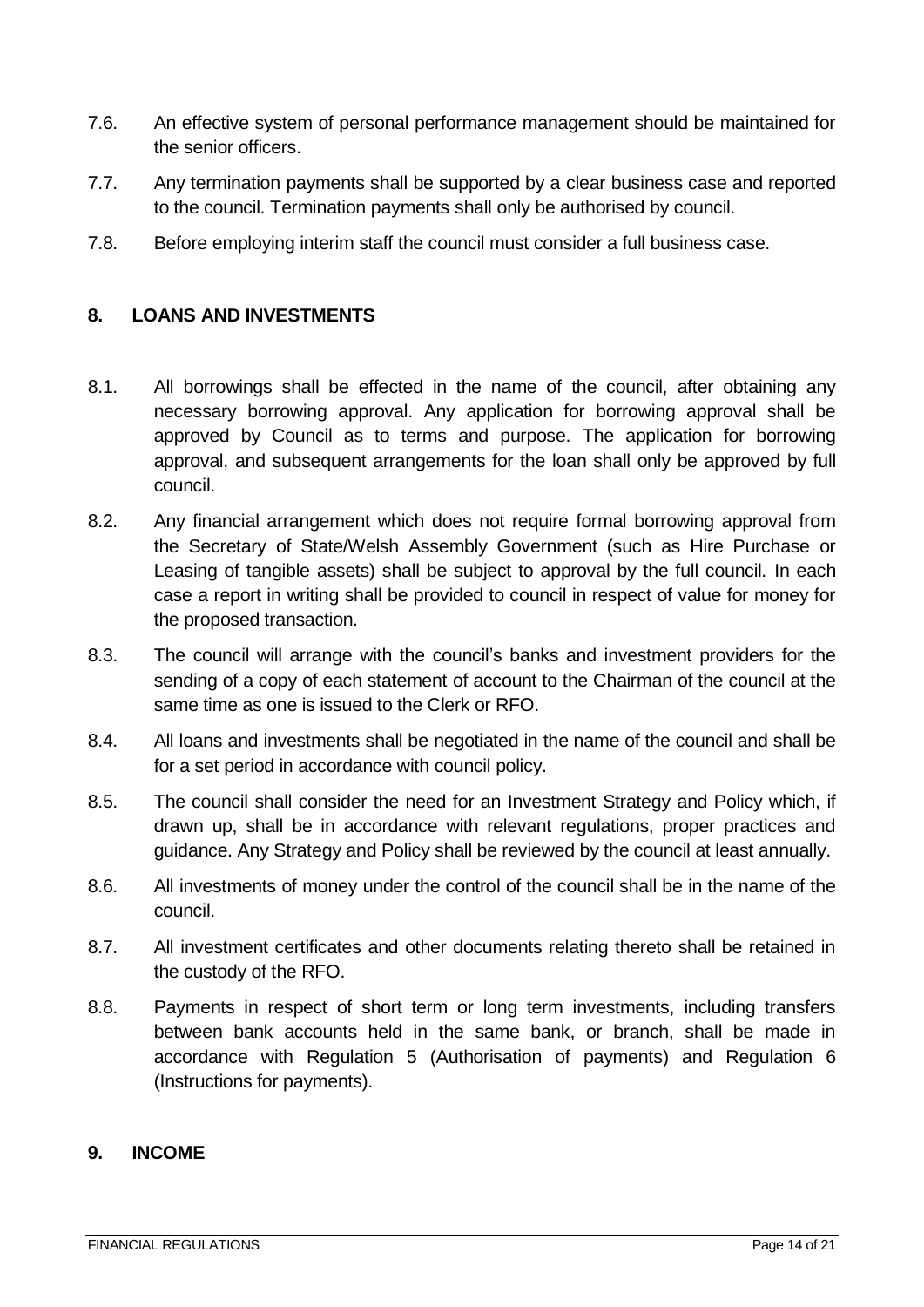- 9.1. The collection of all sums due to the council shall be the responsibility of and under the supervision of the RFO.
- 9.2. Particulars of all charges to be made for work done, services rendered or goods supplied shall be agreed annually by the council, notified to the RFO and the RFO shall be responsible for the collection of all accounts due to the council.
- 9.3. The council will review all fees and charges at least annually, following a report of the Clerk.
- 9.4. Any sums found to be irrecoverable and any bad debts shall be reported to the council and shall be written off in the year.
- 9.5. All sums received on behalf of the council shall be banked intact as directed by the RFO. In all cases, all receipts shall be deposited with the council's bankers with such frequency as the RFO considers necessary.
- 9.6. The origin of each receipt shall be entered on the paying-in slip.
- 9.7. Personal cheques shall not be cashed out of money held on behalf of the council.
- 9.8. The RFO shall promptly complete any VAT Return that is required. Any repayment claim due in accordance with VAT Act 1994 section 33 shall be made at least annually coinciding with the financial year end.
- 9.9. Where any significant sums of cash are regularly received by the council, the RFO shall take such steps as are agreed by the council to ensure that more than one person is present when the cash is counted in the first instance, that there is a reconciliation to some form of control such as ticket issues, and that appropriate care is taken in the security and safety of individuals banking such cash.
- 9.10. [Any income arising which is the property of a charitable trust shall be paid into a charitable bank account. Instructions for the payment of funds due from the charitable trust to the council (to meet expenditure already incurred by the authority) will be given by the Managing Trustees of the charity meeting separately from any council meeting (see also Regulation 16 below)].

#### <span id="page-14-0"></span>**10. ORDERS FOR WORK, GOODS AND SERVICES**

- 10.1. An official order or letter shall be issued for all work, goods and services unless a formal contract is to be prepared or an official order would be inappropriate. Copies of orders shall be retained.
- 10.2. Order books shall be controlled by the RFO.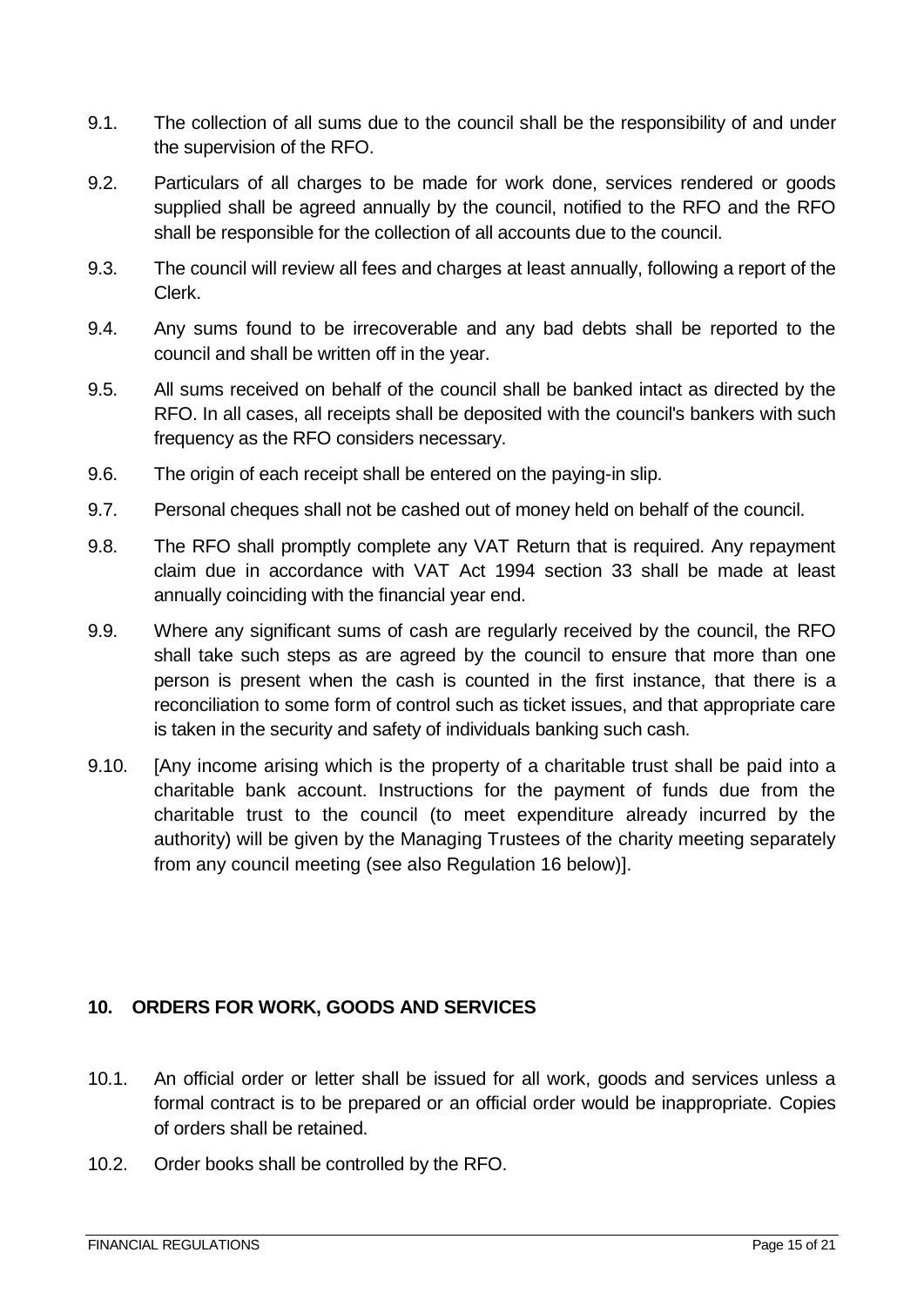- 10.3. All members and officers are responsible for obtaining value for money at all times. An officer issuing an official order shall ensure as far as reasonable and practicable that the best available terms are obtained in respect of each transaction, usually by obtaining three or more quotations or estimates from appropriate suppliers, subject to any *de minimis* provisions in Regulation 11.1 below.
- 10.4. A member may not issue an official order or make any contract on behalf of the council.
- 10.5. The RFO shall verify the lawful nature of any proposed purchase before the issue of any order, and in the case of new or infrequent purchases or payments, the RFO shall ensure that the statutory authority shall be reported to the meeting at which the order is approved so that the minutes can record the power being used.

#### <span id="page-15-0"></span>**11. CONTRACTS**

- 11.1. Procedures as to contracts are laid down as follows:
	- a. Every contract shall comply with these financial regulations, and no exceptions shall be made otherwise than in an emergency provided that this regulation need not apply to contracts which relate to items (i) to (vi) below:
		- i. for the supply of gas, electricity, water, sewerage and telephone services;
		- ii. for specialist services such as are provided by solicitors, accountants, surveyors and planning consultants;
		- iii. for work to be executed or goods or materials to be supplied which consist of repairs to or parts for existing machinery or equipment or plant;
		- iv. for work to be executed or goods or materials to be supplied which constitute an extension of an existing contract by the council;
		- v. for additional audit work of the external auditor up to an estimated value of £500 (in excess of this sum the Clerk and RFO shall act after consultation with the Chairman and Vice Chairman of council); and
		- vi. for goods or materials proposed to be purchased which are proprietary articles and / or are only sold at a fixed price.
	- b. Where the council intends to procure or award a public supply contract, public service contract or public works contract as defined by The Public Contracts Regulations 2015 ("the Regulations") which is valued at £25,000 or more, the council shall comply with the relevant requirements of the Regulations<sup>2</sup>.

1

<sup>&</sup>lt;sup>2</sup> The Regulations require councils to use the Contracts Finder website to advertise contract opportunities, set out the procedures to be followed in awarding new contracts and to publicise the award of new contracts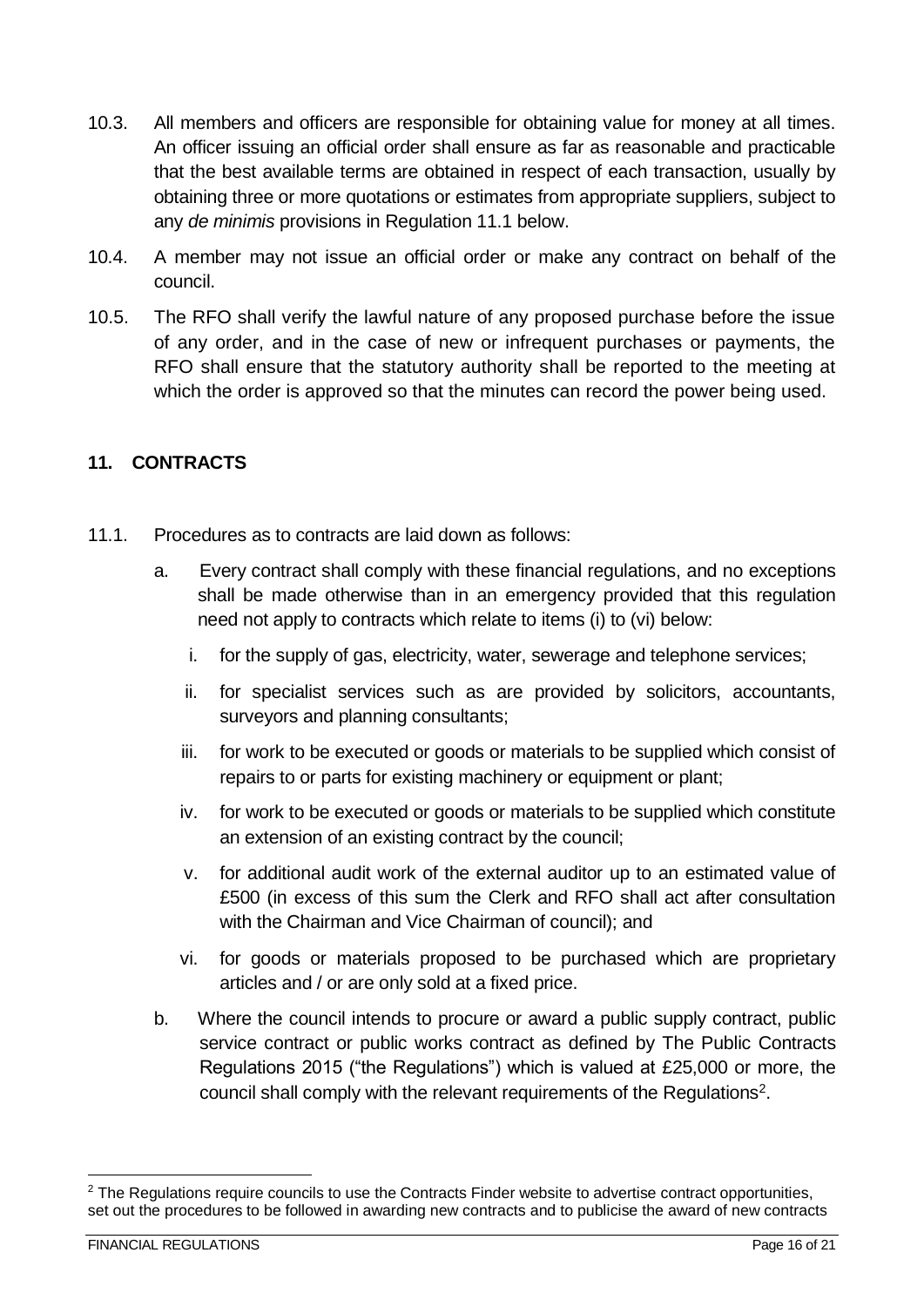- c. The full requirements of The Regulations, as applicable, shall be followed in respect of the tendering and award of a public supply contract, public service contract or public works contract which exceed thresholds in The Regulations set by the Public Contracts Directive 2014/24/EU (which may change from time to time)<sup>3</sup>.
- d. When applications are made to waive financial regulations relating to contracts to enable a price to be negotiated without competition the reason shall be embodied in a recommendation to the council.
- e. Such invitation to tender shall state the general nature of the intended contract and the Clerk shall obtain the necessary technical assistance to prepare a specification in appropriate cases. The invitation shall in addition state that tenders must be addressed to the Clerk in the ordinary course of post. Each tendering firm shall be supplied with a specifically marked envelope in which the tender is to be sealed and remain sealed until the prescribed date for opening tenders for that contract.
- f. All sealed tenders shall be opened at the same time on the prescribed date by the Clerk in the presence of at least one member of council.
- g. Any invitation to tender issued under this regulation shall be subject to Standing Orders[], <sup>4</sup> [insert reference of the council's relevant standing order] and shall refer to the terms of the Bribery Act 2010.
- h. When it is to enter into a contract of less than £25,000 in value for the supply of goods or materials or for the execution of works or specialist services other than such goods, materials, works or specialist services as are excepted as set out in paragraph (a) the Clerk or RFO shall obtain 3 quotations (priced descriptions of the proposed supply); where the value is below [£3,000] and above [£100] the Clerk or RFO shall strive to obtain 3 estimates. Otherwise, Regulation 10.3 above shall apply.
	- i. The council shall not be obliged to accept the lowest or any tender, quote or estimate.
	- j. Should it occur that the council, or duly delegated committee, does not accept any tender, quote or estimate, the work is not allocated and the council requires further pricing, provided that the specification does not change, no person shall be permitted to submit a later tender, estimate or quote who was present when the original decision making process was being undertaken.

<sup>&</sup>lt;u>.</u> <sup>3</sup> Thresholds currently applicable are:

a. For public supply and public service contracts 209,000 Euros (£164,176)

b. For public works contracts 5,225,000 Euros (£4,104,394)

<sup>4</sup> Based on NALC's model standing order 18d in Local Councils Explained © 2013 National Association of Local Councils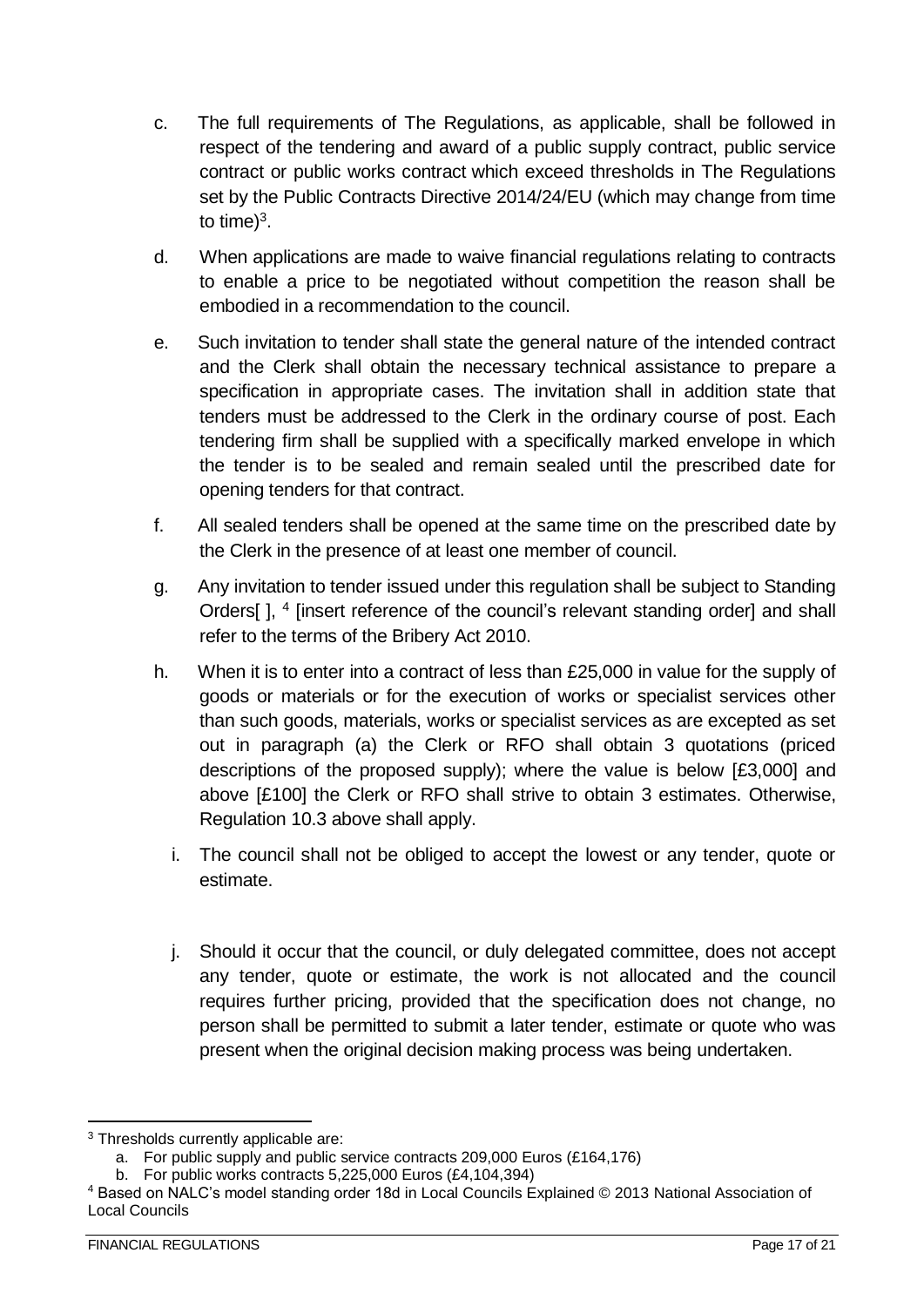#### <span id="page-17-0"></span>**12. [PAYMENTS UNDER CONTRACTS FOR BUILDING OR OTHER CONSTRUCTION WORKS (PUBLIC WORKS CONTRACTS)**

- 12.1. Payments on account of the contract sum shall be made within the time specified in the contract by the RFO upon authorised certificates of the architect or other consultants engaged to supervise the contract (subject to any percentage withholding as may be agreed in the particular contract).
- 12.2. Where contracts provide for payment by instalments the RFO shall maintain a record of all such payments. In any case where it is estimated that the total cost of work carried out under a contract, excluding agreed variations, will exceed the contract sum of 5% or more a report shall be submitted to the council.
- 12.3. Any variation to a contract or addition to or omission from a contract must be approved by the council and Clerk to the contractor in writing, the council being informed where the final cost is likely to exceed the financial provision.]

#### <span id="page-17-1"></span>**13. [STORES AND EQUIPMENT**

- 13.1. The officer in charge of each section shall be responsible for the care and custody of stores and equipment in that section.
- 13.2. Delivery notes shall be obtained in respect of all goods received into store or otherwise delivered and goods must be checked as to order and quality at the time delivery is made.
- 13.3. Stocks shall be kept at the minimum levels consistent with operational requirements.
- 13.4. The RFO shall be responsible for periodic checks of stocks and stores at least annually.]

#### <span id="page-17-2"></span>**14. ASSETS, PROPERTIES AND ESTATES**

- 14.1. The Clerk shall make appropriate arrangements for the custody of all title deeds and Land Registry Certificates of properties held by the council. The RFO shall ensure a record is maintained of all properties held by the council, recording the location, extent, plan, reference, purchase details, nature of the interest, tenancies granted, rents payable and purpose for which held in accordance with Accounts and Audit Regulations.
- 14.2. No tangible moveable property shall be purchased or otherwise acquired, sold, leased or otherwise disposed of, without the authority of the council, together with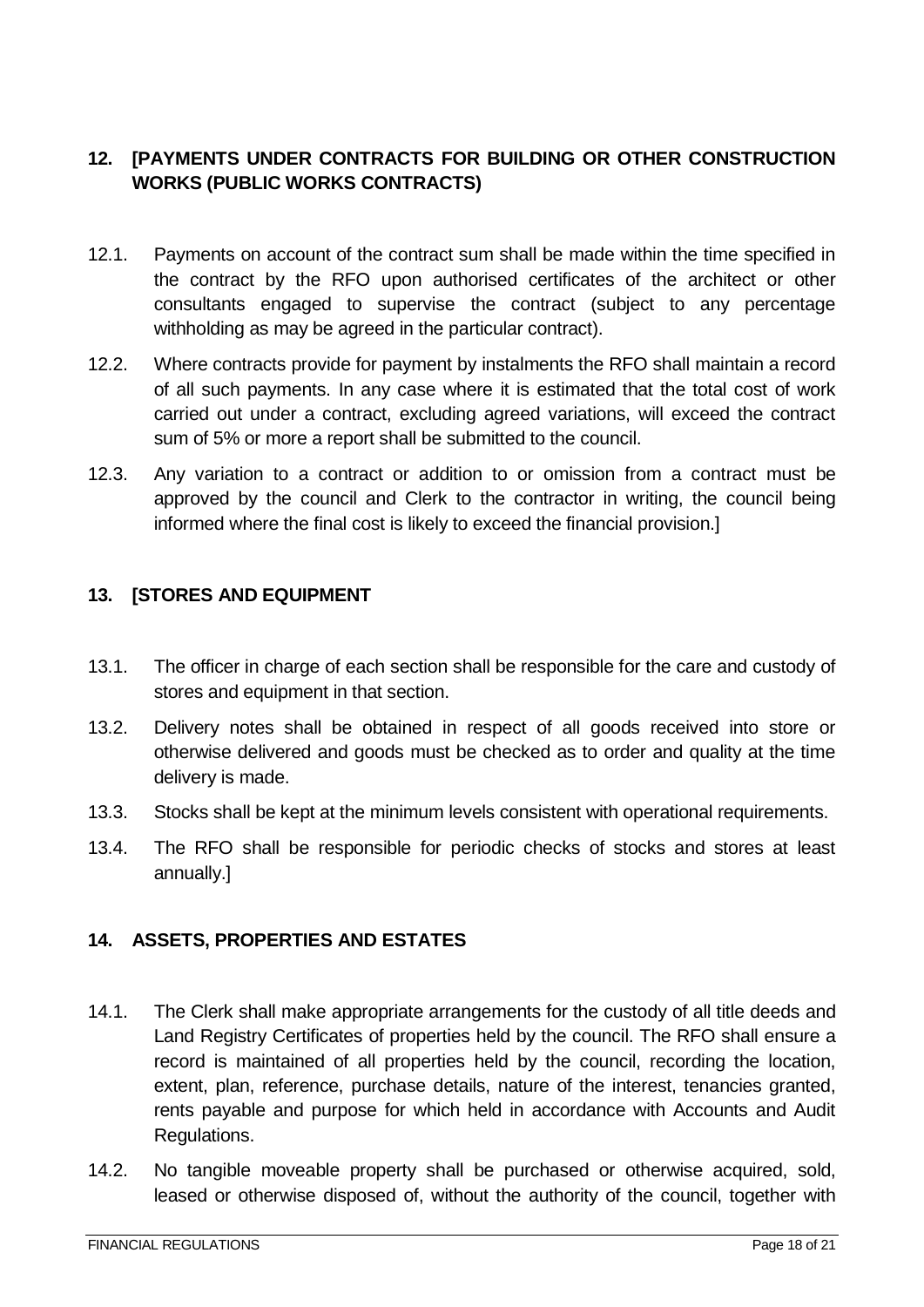any other consents required by law, save where the estimated value of any one item of tangible movable property does not exceed [£250].

- 14.3. No real property (interests in land) shall be sold, leased or otherwise disposed of without the authority of the council, together with any other consents required by law. In each case a report in writing shall be provided to council in respect of valuation and surveyed condition of the property (including matters such as planning permissions and covenants) together with a proper business case (including an adequate level of consultation with the electorate).
- 14.4. No real property (interests in land) shall be purchased or acquired without the authority of the full council. In each case a report in writing shall be provided to council in respect of valuation and surveyed condition of the property (including matters such as planning permissions and covenants) together with a proper business case (including an adequate level of consultation with the electorate).
- 14.5. Subject only to the limit set in Regulation 14.2 above, no tangible moveable property shall be purchased or acquired without the authority of the full council. In each case a report in writing shall be provided to council with a full business case.
- 14.6. The RFO shall ensure that an appropriate and accurate Register of Assets and Investments is kept up to date. The continued existence of tangible assets shown in the Register shall be verified at least annually, possibly in conjunction with a health and safety inspection of assets.

#### <span id="page-18-0"></span>**15. INSURANCE**

- 15.1. Following the annual risk assessment (per Regulation 17), the RFO shall effect all insurances and negotiate all claims on the council's insurers [in consultation with the Clerk].
- 15.2. [The Clerk shall give prompt notification to the RFO of all new risks, properties or vehicles which require to be insured and of any alterations affecting existing insurances.]
- 15.3. The RFO shall keep a record of all insurances effected by the council and the property and risks covered thereby and annually review it.
- 15.4. The RFO shall be notified of any loss liability or damage or of any event likely to lead to a claim, and shall report these to council at the next available meeting.
- 15.5. All appropriate members and employees of the council shall be included in a suitable form of security or fidelity guarantee insurance which shall cover the maximum risk exposure as determined [annually] by the council, or duly delegated committee.

#### <span id="page-18-1"></span>**16. [CHARITIES**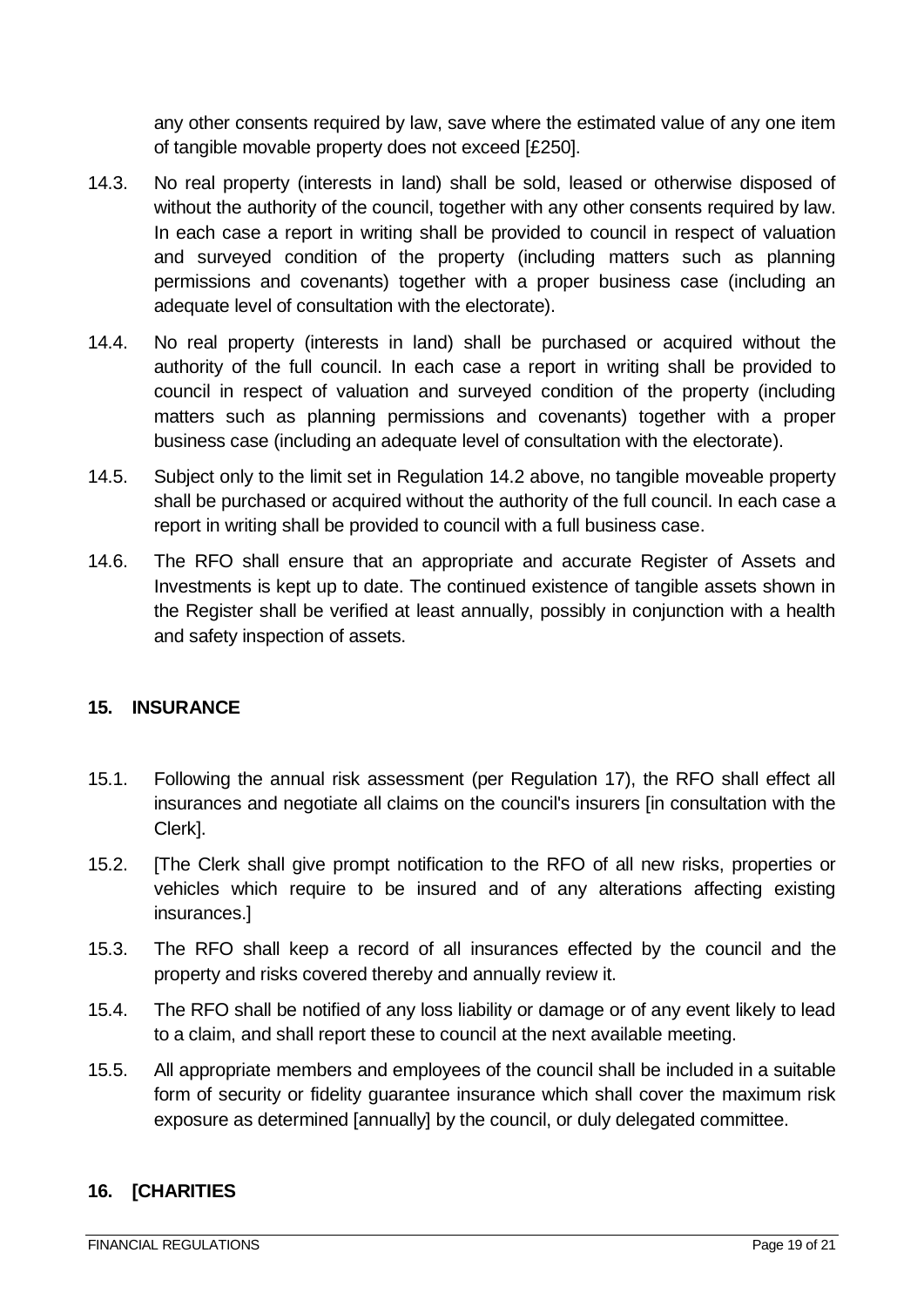16.1. Where the council is sole managing trustee of a charitable body the Clerk and RFO shall ensure that separate accounts are kept of the funds held on charitable trusts and separate financial reports made in such form as shall be appropriate, in accordance with Charity Law and legislation, or as determined by the Charity Commission. The Clerk and RFO shall arrange for any audit or independent examination as may be required by Charity Law or any Governing Document.]

#### <span id="page-19-0"></span>**17. RISK MANAGEMENT**

- 17.1. The council is responsible for putting in place arrangements for the management of risk. The Clerk [with the RFO] shall prepare, for approval by the council, risk management policy statements in respect of all activities of the council. Risk policy statements and consequential risk management arrangements shall be reviewed by the council at least annually.
- 17.2. When considering any new activity, the Clerk [with the RFO] shall prepare a draft risk assessment including risk management proposals for consideration and adoption by the council.

#### <span id="page-19-1"></span>**18. SUSPENSION AND REVISION OF FINANCIAL REGULATIONS**

- 18.1. It shall be the duty of the council to review the Financial Regulations of the council from time to time. The Clerk shall make arrangements to monitor changes in legislation or proper practices and shall advise the council of any requirement for a consequential amendment to these Financial Regulations.
- 18.2. The council may, by resolution of the council duly notified prior to the relevant meeting of council, suspend any part of these Financial Regulations provided that reasons for the suspension are recorded and that an assessment of the risks arising has been drawn up and presented in advance to all members of council.

\* \* \*